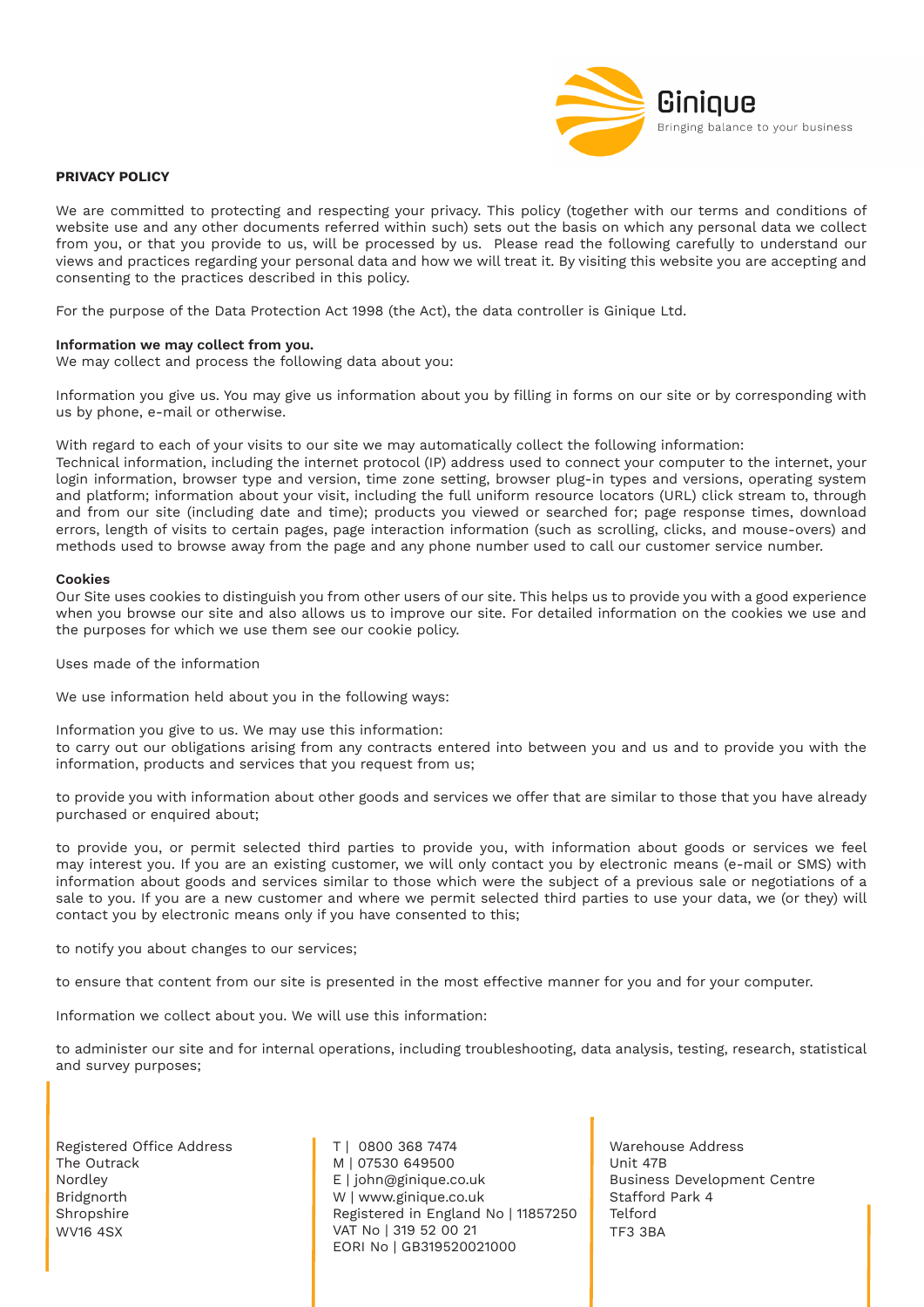

to improve our site to ensure that content is presented in the most effective manner for you and for your computer;

as part of our efforts to keep our site safe and secure;

to measure or understand the effectiveness of advertising we serve to you and others and to deliver relevant advertising to you;

to make suggestions and recommendations to you and other users of our site about goods or services that may interest you or them.

Information we receive from other sources. We may combine this information with information you give to us and information we collect about you. We may use this information and the combined information for the purposes set out above (depending on the types of information we receive).

## **Disclosure of your information**

We may share your information with selected third parties including:

Business partners, suppliers and sub-contractors for the performance of any contract we enter into with them or you.

Analytics and search engine providers that assist us in the improvement and optimisation of our site.

Credit reference agencies for the purpose of assessing your credit score.

We may disclose your personal information to third parties:

In the event that we sell or buy any business or assets, in which case we may disclose your personal data to the prospective seller or buyer of such business or assets.

If Ginique Ltd or substantially all of its assets are acquired by a third party, in which case personal data held by it about its customers will be one of the transferred assets.

If we are under a duty to disclose or share your personal data in order to comply with any legal obligation, or in order to enforce or apply our terms and conditions of website use and other agreements; or to protect the rights, property, or safety of Ginique Ltd, our customers or others. This includes exchanging information with other companies and organisations for the purposes of fraud protection and credit risk reduction.

#### **Where we store your personal data**

The data that we collect from you may be transferred to, and stored at, a destination outside the UK. It may also be processed by staff operating outside the UK who work for us or for one of our suppliers. Such staff maybe engaged in, among other things, the fulfilment of your order, the processing of your payment details and the provision of support services. By submitting your personal data, you agree to this transfer, storing or processing. We will take all steps reasonably necessary to ensure that your data is treated securely and in accordance with this privacy policy.

Unfortunately, the transmission of information via the internet is not completely secure. Although we will do our best to protect your personal data, we cannot guarantee the security of your data transmitted to our site; any transmission is at your own risk. Once we have received your information, we will use strict procedures and security features to try to prevent unauthorised access.

Registered Office Address The Outrack Nordley Bridgnorth Shropshire WV16 4SX

T | 0800 368 7474 M | 07530 649500 E | john@ginique.co.uk W | www.ginique.co.uk Registered in England No | 11857250 VAT No | 319 52 00 21 EORI No | GB319520021000

Warehouse Address Unit 47B Business Development Centre Stafford Park 4 Telford TF3 3BA